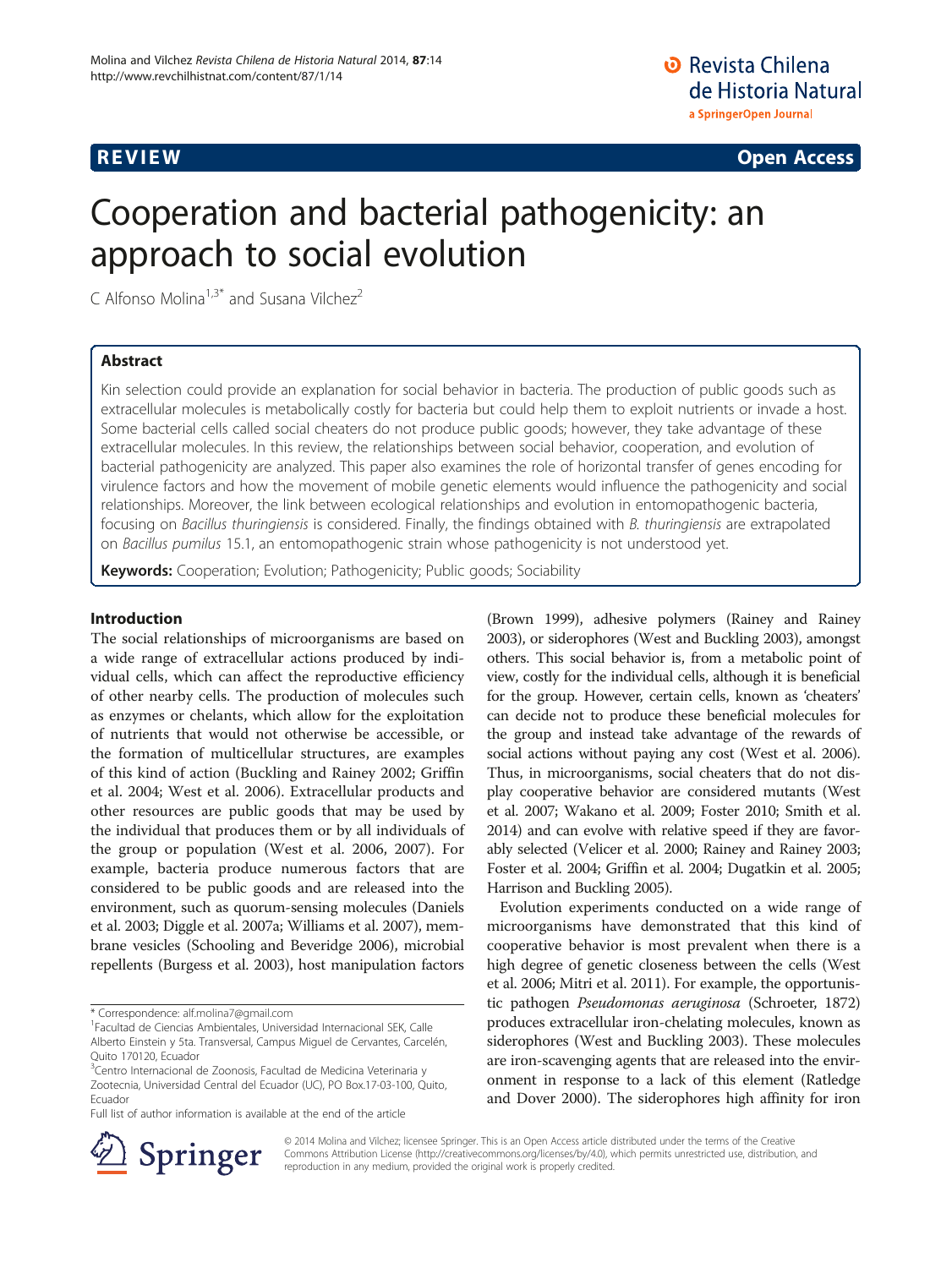enables them to capture the metal from compounds such as ferrous hydroxide and host organism proteins such as transferrin or ferritin (Neilands [1995](#page-7-0); Drechsel and Jung [1998\)](#page-7-0). In addition, the relationship between siderophore production and bacterial growth rate suggests that the production of siderophores contributes to bacterial virulence (West and Buckling [2003\)](#page-8-0). Some cells have evolved as social cheaters since they produce small quantities of siderophores and yet they benefit from the action of siderophores produced by other cells (Ross-Gillespie et al. [2007;](#page-8-0) Mitri et al. [2011](#page-7-0)). Using this strategy, the cheats increase their frequency in comparison with the wild genotype (that does produce the molecule) (Mitri et al. [2011;](#page-7-0) Smith et al. [2014](#page-8-0)). However, in order for siderophore production to remain high, populations must be exposed to a strong genetic bottleneck, which ensures that the genetic relationship between the cells that produces the chelating agent and the one that is not is high. There are numerous examples of the role of kin selection in explaining the cooperation between microorganisms, such as the example of Bacillus subtilis (Ehrenberg, 1835), which forms biofilms in which closely related cells cooperate by becoming differentiated and sharing out functions (Foster [2010\)](#page-7-0). This same kind of social behavior has been reported in various other species (Wakano et al. [2009\)](#page-8-0).

This sacrificial phenomenon does not occur in multicellular organisms since the cells do not differ genetically from one another. No cell has an advantage over another, and if any cell should vary, it would be excluded from the cell line. For this reason, the deception of individual cells is restricted in the majority of multicellular organisms (Kessin [2000](#page-7-0)). However, there is another route to multicellularity that is adopted by organisms such as Dictyostelium or Myxococus (a group of social bacteria). When nutrients become limited and cell density is high, Myxococcus xanthus (Beebe, 1941) activates various genes that break up the aggregation of local groups that exchange intercellular signals, allowing the formation of spore-producing fruiting bodies (Kadam and Velicer [2006](#page-7-0)). These fruiting bodies contain approximately 50,000 cells, but only a fraction of the cells have differentiated latent myxospores (Curtis et al. [2007\)](#page-6-0) which apparently sacrifice themselves for the common good (Fiegna and Velicer [2006;](#page-7-0) Fiegna et al. [2006;](#page-7-0) Kadam and Velicer [2006\)](#page-7-0). M. xanthus cells also secrete toxins that can kill other cells within the fruiting body, or the species that feed on them; therefore, it is considered an example of group predation (Foster [2010\)](#page-7-0). In addition, there are mutant social cheaters that make up part of the local group and contribute less to the production of the non-sporeproducing parts of the fruiting body (Fiegna et al. [2006](#page-7-0); West et al. [2007](#page-8-0)).

Cooperation can be found at all levels of biological organization: genes cooperate in genomes, organelles

cooperate to form eukaryotic cells, cells cooperate to form multicellular organisms, pathogenic bacteria cooperate to overcome the defenses of their hosts, animals feed cooperatively, and humans and some species of insect cooperate to construct societies (West et al. [2006](#page-8-0), [2007](#page-8-0)). With regard to the cooperation of pathogenic bacteria, reproduction within the host can be a cooperative activity that involves the secretion of virulent factors whose benefits can be shared by all of the cells, whether they secrete them or not (Smith [2001](#page-8-0)). In this way, cooperation and success in overcoming the host's defenses will depend on the nature of the virulence factor (public good) as well as the proportion of social cheaters present in a population. For example, this could explain why the enterotoxigenic Escherichia coli (Migula, 1895) (producer of LT and ST toxins) requires a greater population density to cause an infection when compared with the enterohemorrhagic E. coli, a producer of Shiga toxin (STX) (Smith and Halls [1968;](#page-8-0) O'brien et al. [1984\)](#page-8-0), which requires a smaller number of cells. Enterohemorrhagic E. coli populations would therefore include a lower proportion of cheater cells.

Although there is no doubt about cooperative behavior, there is controversy on how this kind of behavior might be interpreted, via kin selection or via group selection (West et al. [2007](#page-8-0); Wilson [2008](#page-8-0)). As mentioned above, there are various pieces of evidence that support the idea that this kind of behavior in bacteria could be explained by the kin selection theory. For example, in bacterial species that form biofilms, cells that are genetically related are found close to one another (Griffin et al. [2004;](#page-7-0) Diggle et al. [2007a](#page-7-0),[b\)](#page-7-0). Nevertheless, the fact that all of the cells originate from a single mother cell in the majority of biofilms has been presented as an argument in favor of group selection (West et al. [2006;](#page-8-0) Boyle et al. [2013;](#page-6-0) Drescher et al. [2013](#page-7-0)).

Biofilms are communities of microbial cells, commonly composed of various lineages or species, which grow on surfaces surrounded by polymers (Kolenbrander [2000](#page-7-0); Hall-Stoodley et al. [2004](#page-7-0)). In this kind of community, the cellular groups have limited space and influence each other depending on the distance between them. These spatial relationships are of the utmost importance for the compression of cellular community cooperation evolution (Durrett and Levin [1994;](#page-7-0) Drescher et al. [2013\)](#page-7-0). When different cellular lineages are separated in space, cooperative phenotypes are more likely to benefit other cells belonging to their phenotype (Mitteldorf and Wilson [2000;](#page-7-0) Griffin and West [2002;](#page-7-0) Axelrod et al. [2004\)](#page-6-0). However, when the different cellular lineages are intermingled, cells that exploit the resources of others are able to prosper more efficiently (Griffin et al. [2004](#page-7-0); Diggle et al. [2007a,b](#page-7-0); Sandoz et al. [2007;](#page-8-0) Chuang et al. [2009](#page-6-0)). If the cells of a genotype are mixed with other genotypes, it is more probable that competitive characteristics that cause potential harm to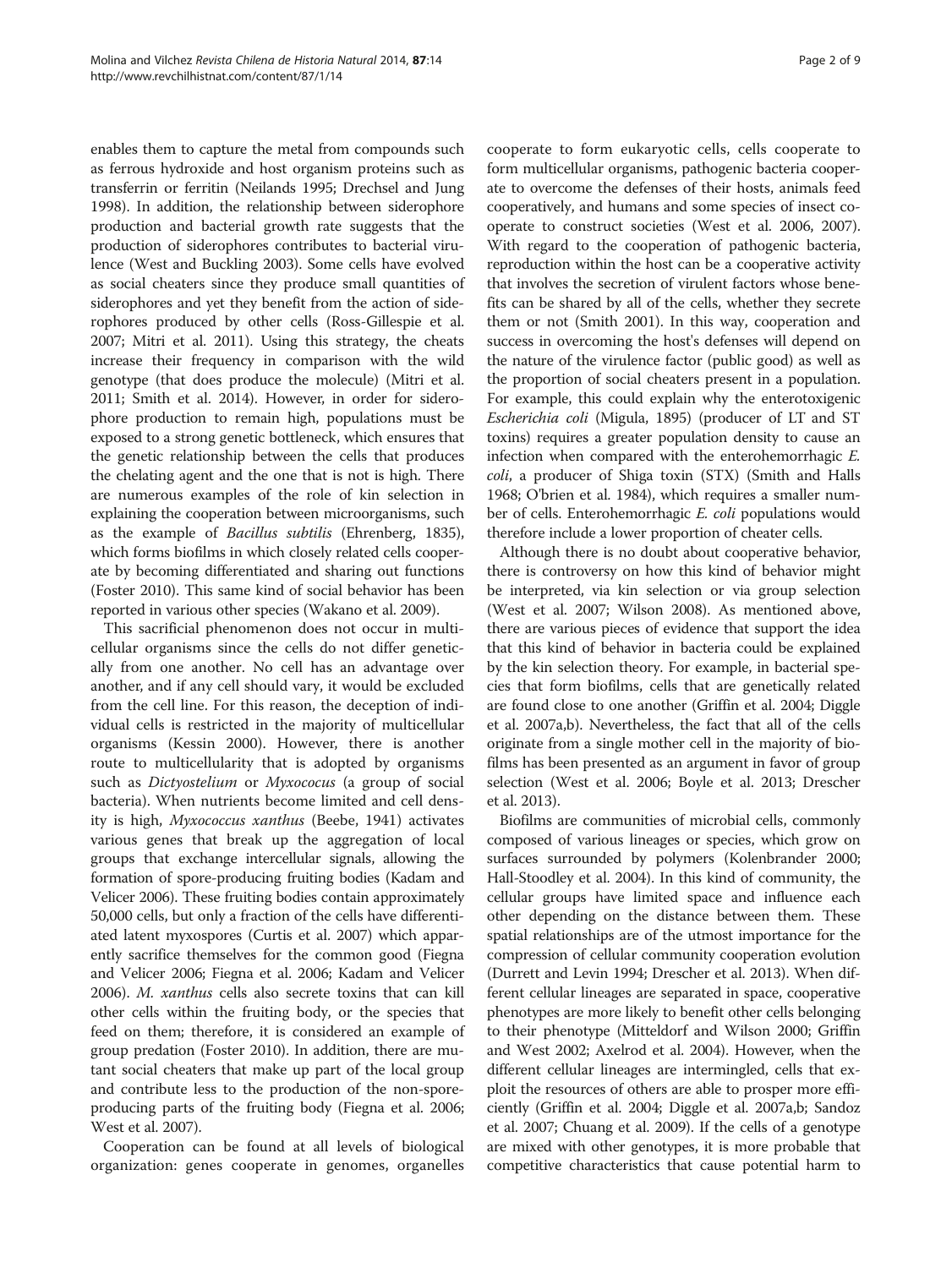neighboring cells will evolve than when the cells are surrounded by clones (Mitri et al. [2011](#page-7-0)). Therefore, it has been suggested that the spatial structure of biofilms is a critical factor in microbial interactions (Boyle et al. [2013](#page-6-0)). Intra-species cooperation could be favored by spatial segregation that keeps secreting cells away from those that do not secrete, while inter-species cooperation is favored by the presence of various species (Sandoz et al. [2007](#page-8-0); Nadell et al. [2009\)](#page-7-0). Cooperative phenotypes are subject to exploitation by non-cooperative cell lineages since they could be influencing the interaction between cooperative and non-cooperative cells (Nadell et al. [2009, 2010\)](#page-7-0). It is difficult for cooperative cells to be successful in competition against non-cooperative cells, which exploit public goods without paying the costs. However, if the cooperative cells are spatially segregated and prefer to interact amongst themselves, they can prevail. The spatial distribution of genetic lineages is related to physical and biological parameters, such as the availability and capacity for nutrient diffusion, cellular metabolic efficiency, cell growth rate, or biomass density. Drastic changes in these parameters can change the spatial layout of microbial populations within a community and determine if cells with cooperative phenotypes could compete locally or globally with social cheaters. The result would be the segregation of cellular lines that favor the evolution of cooperative phenotypes (Nadell et al. [2009](#page-7-0)).

There is also abundant evidence that demonstrates the fact that the presence of different genotypes in biofilms limits cooperation across a wide range of bacterial characteristics (Greig and Travisano [2004](#page-7-0); Gore et al. [2009](#page-7-0)), such as the secretion of enzymes (Griffin et al. [2004](#page-7-0)); iron capture (Diggle et al. [2007a](#page-7-0)), the secretion of quorum-sensing molecules and the formation of fruiting bodies (Foster et al. [2002;](#page-7-0) Buttery et al. [2009\)](#page-6-0). Accordingly, it has been suggested that interactions between species can have a profound influence on intra-species cooperative behavior in spatially structured microbial groups like biofilms. It has been demonstrated that ecological competition with other species preferentially prejudices secreting cells more than non-secreting cells or social cheaters. This may be due to the fact that investing in secreting extracellular molecules can delay the growth of cellular lineages at critical stages. This initial investment leaves secreting cells vulnerable to competition with other lineages, particularly in nutrient-poor conditions where resources are limiting and the majority of lineages are eliminated through a strong genetic bottleneck. The potential for bottlenecks in growing microbial groups has been well documented (Gage [2002](#page-7-0); Hallatschek et al. [2007](#page-7-0); Boyle et al. [2013](#page-6-0)). Bottlenecks have been interpreted as favorable for the evolution of cooperation because they promote genetic identity in emerging clonal groups (Brockhurst [2007](#page-6-0); Nadell et al. [2010](#page-7-0)). However, Mitri et al. ([2011\)](#page-7-0) suggest

that bottlenecks can also be indicative of the fact that strong ecological competition can eliminate cells with cooperative behavior before they have had the chance to establish themselves. For example, it has been demonstrated that *P. aeruginosa* lineages that secrete siderophores that capture iron are vulnerable to competition from lineages that do not secrete (but that use the siderophores without producing them) when Staphylococcus aureus (Rosenbach, 1884) is added (Harrison et al. [2008](#page-7-0)). Population bottlenecks fulfill a fundamental role in the maintenance of social characteristics in microorganisms. Some ecological parameters such as colonization or disturbance may favor cooperation, causing population bottlenecks that increase genetic kinship. Moreover, the size of the population bottleneck fulfills a fundamental role in the success of cooperation. In this way, kinship increases as the size of the bottleneck decreases, favoring the evolution of cooper-ation. Brockhurst [\(2007](#page-6-0)) used Pseudomomas fluorescens (Migula, 1985) SBW25 to experimentally prove that the quantity of social cheaters increases as the size of the bottleneck increases, which suggests that the reduction in kinship caused by large genetic bottlenecks works against cooperation.

Other experiments have underlined the importance of ecological competition in favoring cooperation between species. The model developed by Rankin et al. ([2007](#page-8-0)) demonstrated that intra-species competition can increase or decrease the ability to compete with other species. It has also been proposed that interactions with other species can promote the evolution of secreting genotypes (Mitri et al. [2011;](#page-7-0) Drescher et al. [2013\)](#page-7-0). Social isolation allows the secreting cells to form patches in which they preferentially help their own genotype; therefore, the spatial structure of a biofilm may promote the evolution of cooperation (Nowak and May [1992;](#page-8-0) Xavier et al. [2011\)](#page-8-0). The importance of the effects of social isolation in natural communities has not yet been clarified. However, it has been suggested that it could be more significant under conditions where nutrients are abundant in which various species can coexist. An interesting case study is that of the human microbiome, particularly that of the intestine, where the cells can form dense biofilms containing various species (Macfarlane and Dillon [2007](#page-7-0)).

As mentioned above, the secretion of public goods in biofilms is affected by the availability of nutrients. When competition for nutrients is strong, the addition of new species can inhibit cooperation by eradicating secreting lineages before they can establish themselves. When nutrients are abundant and various species are found in the same habitat, the secreting lineages of any species are surrounded by other species. This 'social isolation' protects those cells that produce public goods from competition by those from the same species that do not produce public goods, and this can improve cooperation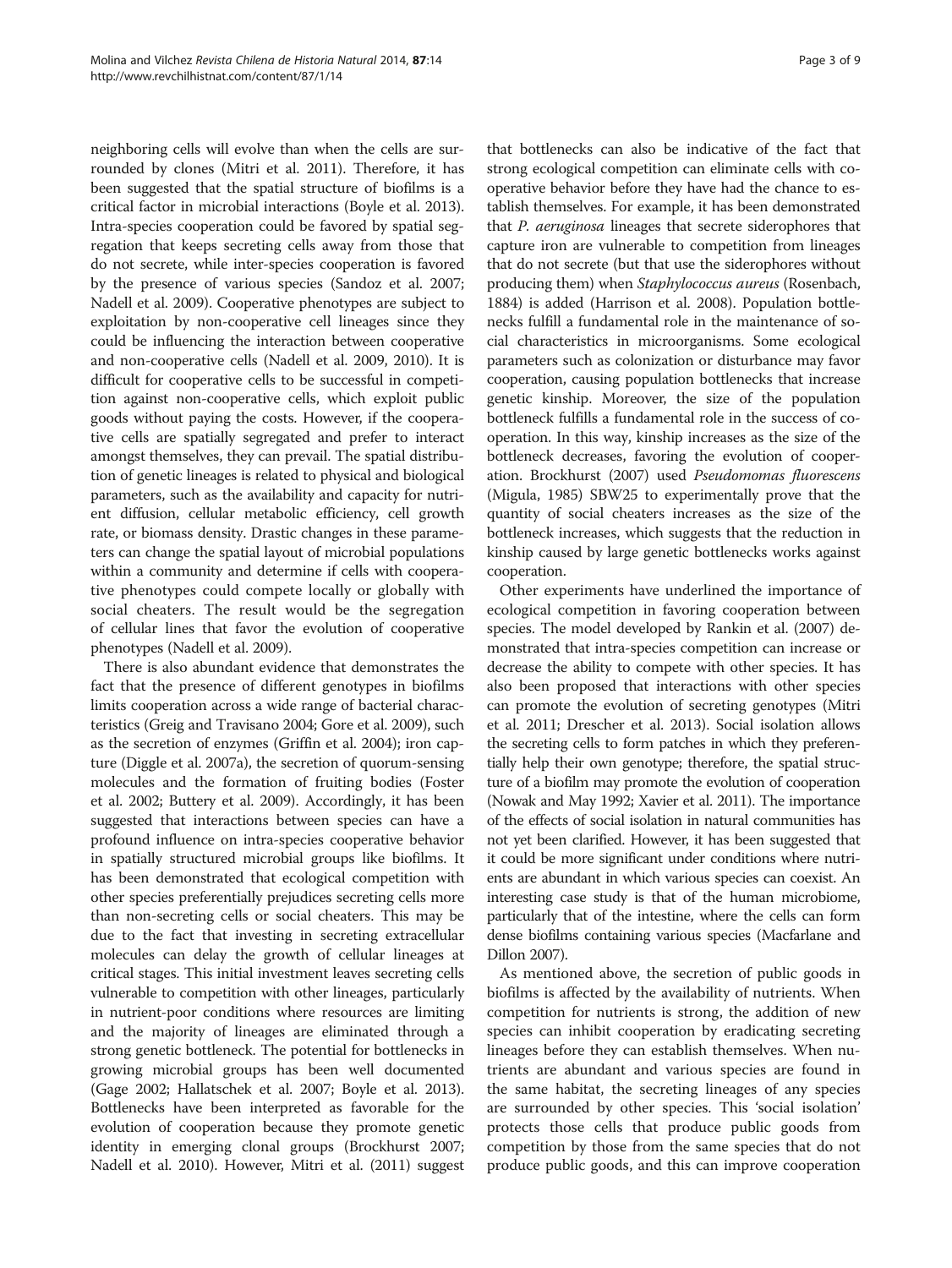between species (Hol et al. [2013\)](#page-7-0). In addition, limitations in the interactions between species have been observed since it is difficult to find conditions that encourage cooperation between cells of the same species and of other species (Mitri et al. [2011](#page-7-0)). On the other hand, it has been suggested that species with different metabolic needs show a greater tendency toward mutualistic behavior (Little et al. [2008\)](#page-7-0). In general, cooperation in microbial communities will be favored when there is a high level of competition between communities (Mitri et al. [2011](#page-7-0)).

In conclusion, the appearance of biofilm organization could have arisen without active coordination. This implies that certain properties like phenotypic differentiation, species stratification, and the formation of channels do not necessarily require cells to communicate amongst themselves using specialized signal molecules. Also, although local cooperation between bacteria occurs frequently, the evolution of cooperation between cells belonging to a biofilm may be unlikely. Strong conflicts may arise between species and lineages in a biofilm, and spontaneous mutations may cause conflicts even if the communities were initiated by cells that were genetically identical (Nadell et al. [2009;](#page-7-0) Hol et al. [2013\)](#page-7-0).

On the other hand, the appearance of cooperation via kin selection has also been described in more complex organisms such as vertebrates (Griffin et al. [2004\)](#page-7-0). Without a doubt, the best way to clarify what kind of selection is affecting the evolution of cooperative behavior is by means of experimentation. The evidence provided by experimental studies of evolution (Griffin et al. [2004](#page-7-0); Kummerli et al. [2009\)](#page-7-0) has been a fundamental pillar in the understanding of microorganism sociability.

## Review

# Horizontal gene transfer and the evolution of bacterial pathogenicity

Bacteria transfer their genes vertically, from a mother cell to a daughter cell, similarly to what happens in more complex organisms, although they can also interchange their genes horizontally. Genes move quickly between genomes via mobile genetic elements such as plasmids, transposons, bacteriophages, and self-splicing molecular parasites (Nogueira et al. [2009](#page-7-0); Siefert [2009\)](#page-8-0). A vertically transmitted genome encodes for fundamental cellular processes, while a horizontally transmitted genome encodes for genes that allow for the exploitation of specialized niches or genes that provide resistance to toxic molecules (Hacker and Carniel [2001](#page-7-0)). Many of the genes responsible for pathogenic bacterial virulence are found in mobile genetic elements that can be transmitted horizontally between different bacterial lineages. The horizontal transfer of virulence factor genes has played a fundamental role in the evolution of pathogenic bacteria. However, it is poorly

understood why these genes are so mobile (Griffin et al. [2004;](#page-7-0) West et al. [2006;](#page-8-0) Nogueira et al. [2009\)](#page-7-0).

While plasmids benefit from the horizontal gene transfer as selfish DNA, this mobility implies a range of costs on host bacteria, especially in terms of the resources invested in conjugation (Nogueira et al. [2009](#page-7-0)). On the other hand, bacteriophages are major contributors to the process of horizontal gene transfer given their environmental ubiquity, their great abundance in nature, and the functional effects that they cause in hosts (Hanage et al. [2005](#page-7-0)). In this way, phages make a significant contribution to the diversity and evolution of bacteria since, in addition to acting as vectors for gene transfer, they promote a high coevolution rate and a high level of specialization between bacterial genotypes in natural microbial communities (Siefert [2009](#page-8-0)). Lysogenic phages integrate their genome within the host genome until the prophage is excised from the host genome and cell lysis results. During this process, various segments of the host DNA can be introduced into the viral genome, and when lysis of the cell occurs, the host DNA is dispersed in the phages (Siefert [2009](#page-8-0)). In this way, during lysogenic conversion, prophages can provide benefits to their hosts while they remain latent through the addition of new functions in the bacterial genome. For example, it is through this process that the harmless Vibrio cholerae (Pacini, 1854) lineage is transformed into the highly virulent lineage that causes cholera (Hanage et al. [2006](#page-7-0)). Additionally, the insertion sequences (which can be autonomous or part of composite transposons) are efficient at moving themselves between bacterial genomes as they reshuffle and shape them (Chandler and Mahillon [2002](#page-6-0); Siguier et al. [2006](#page-8-0)). It has been demonstrated that the massive expansion of insertion sequences has a positive correlation with the appearance of some pathogenic bacterial species (Siefert [2009\)](#page-8-0).

Numerous theories could explain why bacteria invest in gene mobility but none has been experimentally tested, which means that the evolutionary bases of the fundamental genome organization of bacteria remain unclear. The horizontal gene transfer is particularly important in the evolution of infectious diseases, in the spread of virulence genes, and in antibiotic resistance (Holden et al. [2004;](#page-7-0) Frost et al. [2005](#page-7-0); Gogarten and Townsend [2005](#page-7-0); Murphy and Boyd [2008](#page-7-0)). Key virulence genes, essential for infecting host organisms, are carried on mobile genetic elements in various clinically significant species such as S. aureus, Bacillus cereus (Frankland and Frankland, 1887), E. coli, and the agents that cause anthrax, cholera, and diphtheria (Smith [2001](#page-8-0)).

Virulence, secretion, and horizontal mobility are closely related in bacterial genomes. Virulence factors are commonly secreted with the aim of reaching specialized tissue within the host (Smith [2001\)](#page-8-0). There is evidence that reveals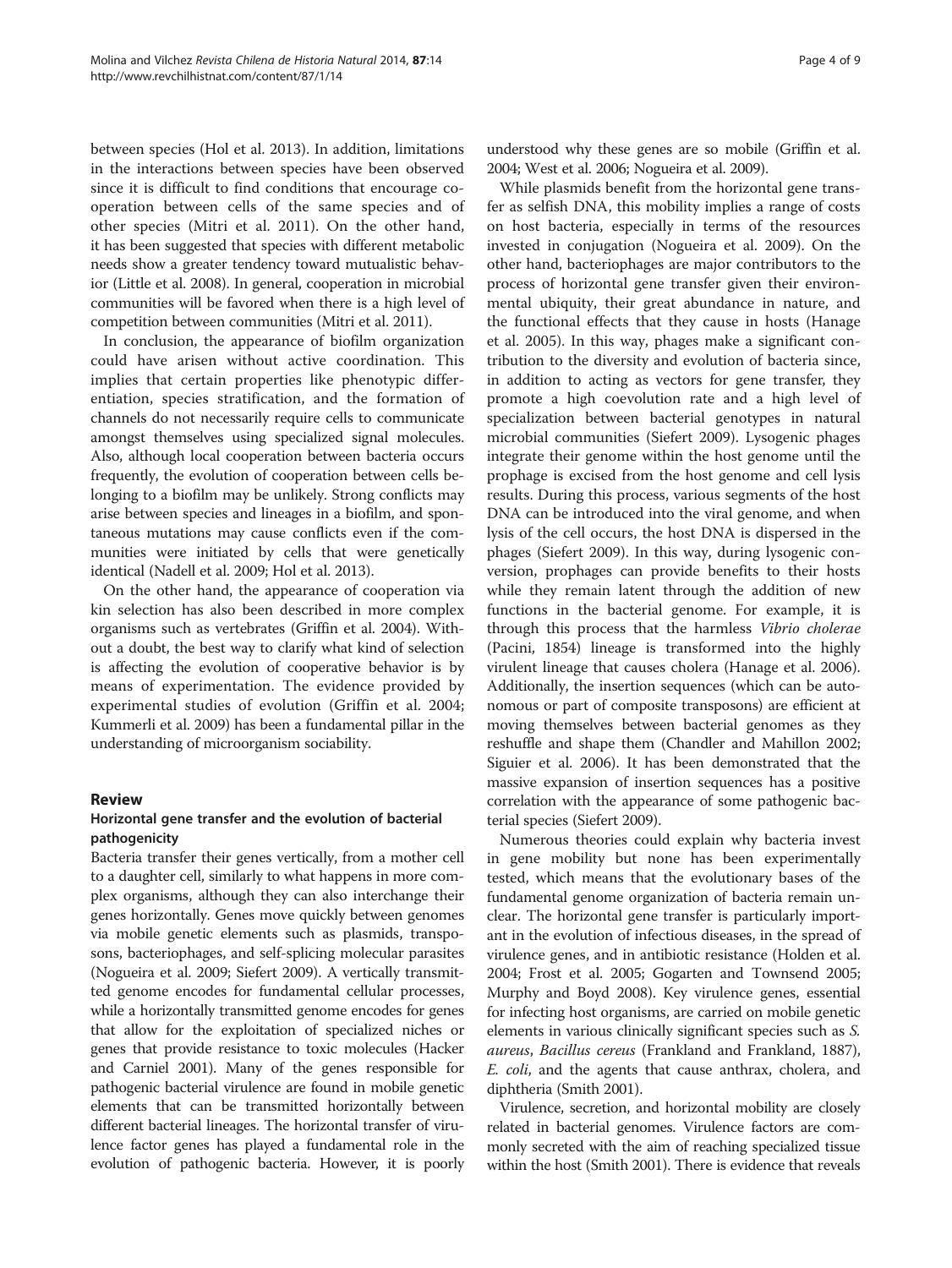that the E. coli genes responsible for secreted products tend to be more mobile than genes coding for intracellular products (Nogueira et al. [2009](#page-7-0)). Secreted products are used as public goods by neighboring bacteria, independently of whether the neighbor secrets products for itself. In cooperative secretion, the individual bacteria that invest in secretion pay a cost in terms of growth, although the group benefits from the presence of virulence factors, for instance allowing an infection to become established in a host organism (West et al. [2006;](#page-8-0) Raymond et al. [2010\)](#page-8-0).

Virulence factor genes would have evolved to increase the pathogenicity of bacteria, causing positive effects such as an increase in their transmission rate, which would help them to colonize new hosts, obtain new resources, evade the host defenses or disperse themselves to colonize new individuals (Ochman et al. [2000](#page-8-0); Nogueira et al. [2009](#page-7-0)). However, extracellular virulence factors are potentially available to members of the pathogen population that do not produce the effector molecule. Thus, a social cheater cell could avoid the metabolic cost of producing the virulence factor, but it would increase its frequency during an infection due to the action of molecules produced by other cells in the population (Ross-Gillespie et al. [2007, 2009\)](#page-8-0).

If pathogens compete for resources within a host, the increase in cheats will reduce the transmission of the genotype that produces the virulence factor (Buckling and Rainey [2002;](#page-6-0) Mitri et al. [2011;](#page-7-0) Smith et al. [2014](#page-8-0)). Nevertheless, it would be possible to reestablish the infectiveness by reducing the density of the cheater cells. The pathogenicity could also be restored by reintroducing functional versions of the genes coding for virulence factors in the cheats. As a result, it has been proposed that virulence factors are maintained in horizontally transmissible mobile genetic elements so that they can be reintroduced and prevent a high frequency of cheats (Smith [2001;](#page-8-0) Wakano et al. [2009\)](#page-8-0). Accordingly, the existence of the tragedy of the commons in antibiotic-resistant plasmids was recently stated (Smith [2011](#page-8-0)). Mobile genetic elements would be superinfecting bacteria that had already been previously infected, increasing the fitness of the plasmid. However, they would become victims of their own success since they reduce the density of their bacterial hosts (Smith [2011](#page-8-0)).

# The sociability of entomopathogenic bacteria and its ecology

Relatively few species of bacteria have been described as insect pathogens, but they have received a lot of attention as a result of their potential for pest control in agriculture and for the control of vector-transmitted diseases (van Emden and Service [2004\)](#page-8-0). Amongst these, most interest has been concentrated on *Bacillus thuringiensis* (Berliner, 1915), due to its specificity and its applicability as a biological control agent. B. thuringiensis is a strict aerobic, Gram-positive, flagellate, ubiquitous, sporulating bacteria that is morphologically and genetically related to B. cereus and B. anthracis (Cohn, 1872) and is widely used as a biological insecticide for insect control (Schnepf et al. [1998](#page-8-0); Crickmore et al. [2013](#page-6-0)). B. thuringiensis produces protein crystals with insecticidal properties (Helgason et al. [2000](#page-7-0)). The proteins of which they are composed are called δ-endotoxins and there are two main types: Cry toxins and Cyt toxins. δ-endotoxins are pore-forming proteins specifically active toward membranes from insects (Lepidoptera, Coleoptera, and Diptera), acari, nematodes, flat worms, and protozoa (Schnepf et al. [1998](#page-8-0); Lightwood et al. [2000](#page-7-0); Li et al. [2001](#page-7-0)).

The mechanism of action of Cry toxins is a complex process that develops in various stages; however, the symptoms caused in the insect subjected to ingestion of the toxins can be summed up in the following steps: (1) ingestion ceases, (2) gut paralysis, (3) excretion of residues (vomiting and diarrhea), (4) total paralysis, and (5) death. A larva intoxicated with B. thuringiensis shows a characteristic black color due to tissue necrosis (Bravo et al. [1992\)](#page-6-0).

Cry insecticide toxins are the main virulence factors of B. thuringiensis and can be considered a public good. The sociability of these effector molecules has been studied under almost natural conditions using the larva of the diamondback moth, Plutella xyllostella (Linnaeus, 1758), as a host (Raymond et al. [2012\)](#page-8-0). As is the case with other bacteria that possess social behavior, certain B. thuringiensis genotypes do not produce Cry toxins. However, they are able to benefit from the production of the insecticidal proteins synthesized by other individuals in the population when infecting the host. Thus, nontoxin-producing cells can take advantage of the formation of pores in the epithelial cells of the insect gut to infect it. This would demonstrate that the reproductive efficiency of microorganisms can depend on the cooperation between cells, both in controlled conditions and in nature (Griffin et al. [2004](#page-7-0); Raymond et al. [2012](#page-8-0)). Interestingly, the high densities reached by social cheaters could explain why *B. thuringiensis* does not cause epidemics on nature (Raymond et al. [2012\)](#page-8-0). This connection between cooperative virulence and epidemiology could also be relevant for species of bacteria that do not produce toxins, including some human pathogens.

The entomopathogenicity of Bacillus pumilus (Meyer and Gottheil, 1901) could also be explained by the social evolution of virulence factors. B. pumilus is a ubiquitous bacteria with a wide range of significant activities from a biotechnological point of view. Some strains of B. pumilus have fungicidal properties and have been used as biological control agents against phytopathogenic fungi (Bottone and Peluso [2000;](#page-6-0) Lehman et al. [2001](#page-7-0);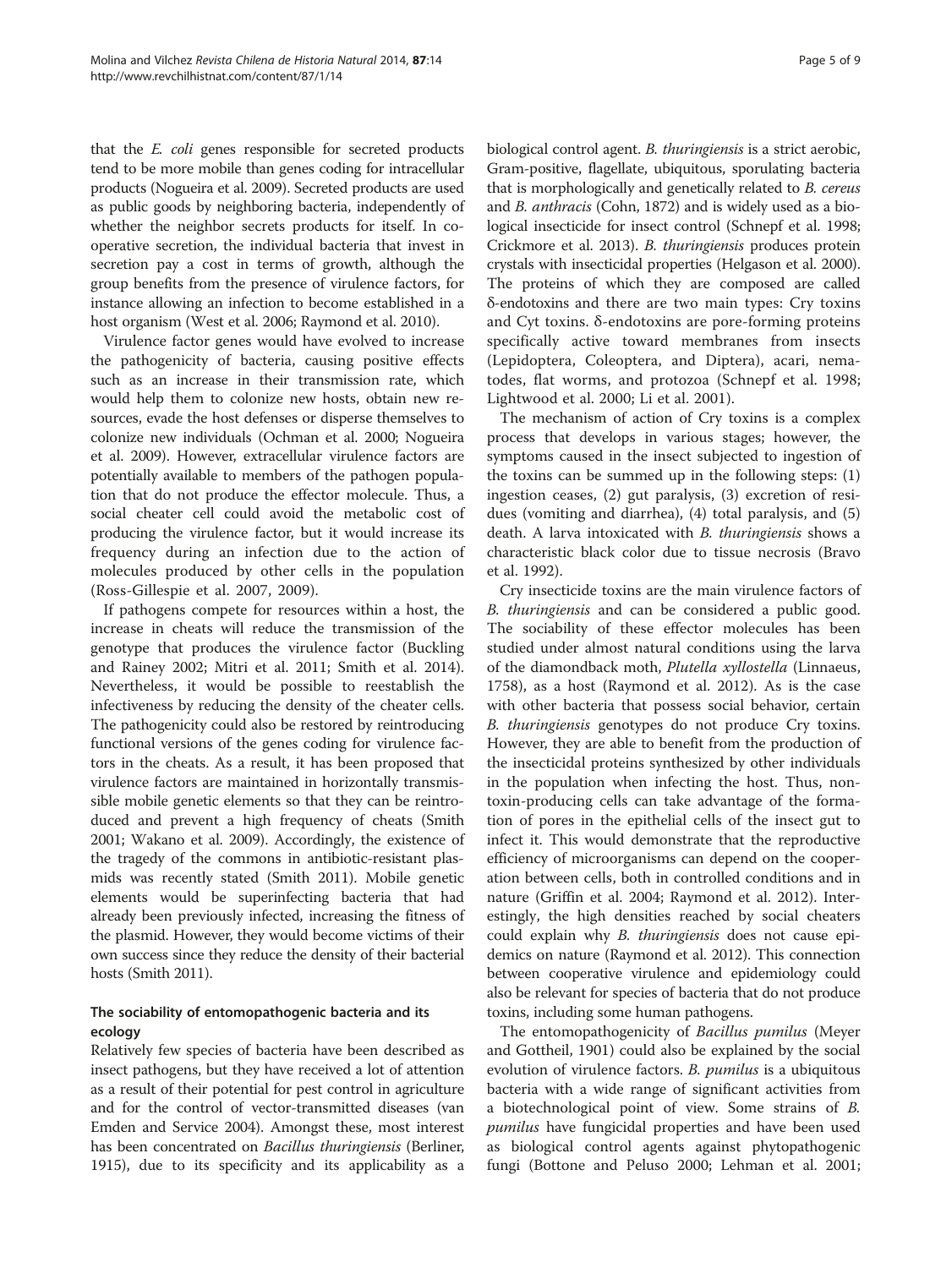De-Bashan et al. [2010\)](#page-6-0), while others have shown powerful antibacterial activity (Aunpad and Na-Bangchang [2007](#page-6-0)). In addition, *B. pumilus* has been reported as entomopathogenic bacteria. The first study that demonstrated the entomopathogenicity of B. pumilus is detailed in a patent that describes a strain active against the corn rootworm (e.g., Diabrotica undecimpunctata (Mannerheim, 1843), Diabotrica longicornis (Say, 1824)), the armyworm (Spodoptera exigua (Hubner, 1808)), and some species of nematodes (Heins et al. [1999](#page-7-0)). The entomopathogenic activity of B. pumilus was confirmed in a study that described the isolation of the strain 15.1, a highly toxic strain against Mediterranean fruit fly larvae, Ceratitis capitata (Wiedemann, 1824) (Molina et al. [2010](#page-7-0)). Since B. pumilus has never been considered as a classic entomopathogenic bacteria, the origin and the possible evolutionary route of the insecticidal activity of the B. pumilus 15.1 strain is a fairly interesting topic that would help to explain the process of pathogenicity. The specific case of *B. thuringiensis*, whose ecology is widely known, could represent the best analogous example for the discussion of this topic. Therefore, we will concentrate on B. thuringiensis strains active against leaf-eating insects (since it is the best case study), with the aim of explaining the possible origin of B. pumilus 15.1 pathogenicity.

The role of *B. thuringiensis* in the environment remains unclear due to, among other reasons, a lack of manipulative field experiments (Travers et al. [1987;](#page-8-0) Raymond et al. [2010\)](#page-8-0). One of the many hypotheses that attempt to explain the role of B. thuringiensis suggests that the bacteria has evolved in order to provide symbiotic protection to plants since it forms part of the normal phylloplane microbiota (Smith and Couche [1991](#page-8-0); Elliot et al. [2000](#page-7-0)). Another hypothesis proposes that *B. thuringiensis* is a natural soil inhabitant with incidental insecticidal activity (Martin and Travers [1989](#page-7-0)). This hypothesis states that except from the fact that *B. thuringiensis* has previously been found in association with insects, there is no reason to believe that this association is vital. The ubiquity of B. thuringiensis in soil is consistent with this idea and further supports the hypothesis of Dulmage and Aizawa [\(1982](#page-7-0)), which proposes that the soil is the normal environment of B. thuringiensis. However, this bacteria is not usually toxic against insect larvae that live in the soil, but it is against insects with aerial or water-borne larvae.

On the other hand, Jensen et al. [\(2003\)](#page-7-0) suggested that B. thuringiensis could be part of the commensal gut microbiota of various insect species without causing obvious disease or death. However, Raymond et al. [\(2010](#page-8-0)) demonstrated that B. thuringiensis behaves as a specialized insect pathogen in the field. This study suggests that the normal habitat of *B. thuringiensis* is the soil, and that movement from the soil (which acts as a reservoir) toward

the aerial parts of the plant, where susceptible hosts are present, is a key feature of its ecology.

Similarly to B. thuringiensis, B. pumilus is an ubiquitous bacteria whose typical habitat is the soil. The B. pumilus 15.1 strain was isolated from a partially decomposed reed plant (Molina et al. [2010\)](#page-7-0), suggesting that plants can also form part of the natural habitat of this bacterium. Besides, as it has been mentioned above, other B. pumilus strains have been reported playing many other roles: first, as a growth-promoting rhizobacteria; second, providing protection to the plants as a result of its antifungal properties against phytopathogenic fungi; and finally playing a role in the plant defense reactions (Benhamou et al. [1996\)](#page-6-0).

It is a fact that *B. pumilus* interacts with plants and there is evidence to suggest that this ecological relationship is beneficial to both organisms. Smith and Couche ([1991](#page-8-0)) proposed an explanation for this type of interaction between a plant and an entomopathogenic bacteria. This study proposed that *B. thuringiensis* populations found in the phylloplanes of plants could inhibit the feeding of insect larvae. This situation could be a symbiotic relationship in which *B. thuringiensis* also benefits from being a phylloplane epiphyte. In such a way, the plant could provide nutrients from leaf exudates and associated microflora and also provide a niche free from competition with other soil-borne spore-forming bacteria. On the phylloplane, B. thuringiensis is accessible to leaf-feeding insect larvae. If the larvae ingest sufficient toxin spore and crystals to inhibit their feeding, defoliation would be reduced, and as a result, the plant would be protected. This proposed hypothesis for plant-entomopathogenic bacteria association could also explain the relationship between B. *pumilus* and plants. Furthermore, this hypothesis does not exclude other concepts about the ecological role of *B. pumilus*, for instance, that it could act as an antifungal or an antibacterial agent in the soil microcosm (Elliot et al. [2000](#page-7-0)).

Elliot et al. ([2000](#page-7-0)) extended the plant hypothesis (originally described as predators and parasitoids) to entomopathogens and essentially agrees with Smith and Couche [\(1991\)](#page-8-0). In order for a plant to employ an entomopathogen as a bodyguard, this relationship must represent a good return on investment (the benefits of the relationship must outweigh the costs) (Price et al. [1980,](#page-8-0) Elliot et al. [2000](#page-7-0)). The 'bodyguard' hypothesis in which a bacteria acts mutualistically to a plant could explain why B. thuringiensis is maintained in the phylloplane and on the ground. The plant benefits from the entomopathogenic activity of the bacteria before its population reaches high densities (Elliot et al. [2000](#page-7-0); Buckling and Rainey [2002\)](#page-6-0).

Based on the aforementioned case of B. thuringiensis, on the fact that *B. pumilus* is a ubiquitous bacteria with the ground as its typical habitat, and on its ecological relationship with plants, it is suggested that the bodyguard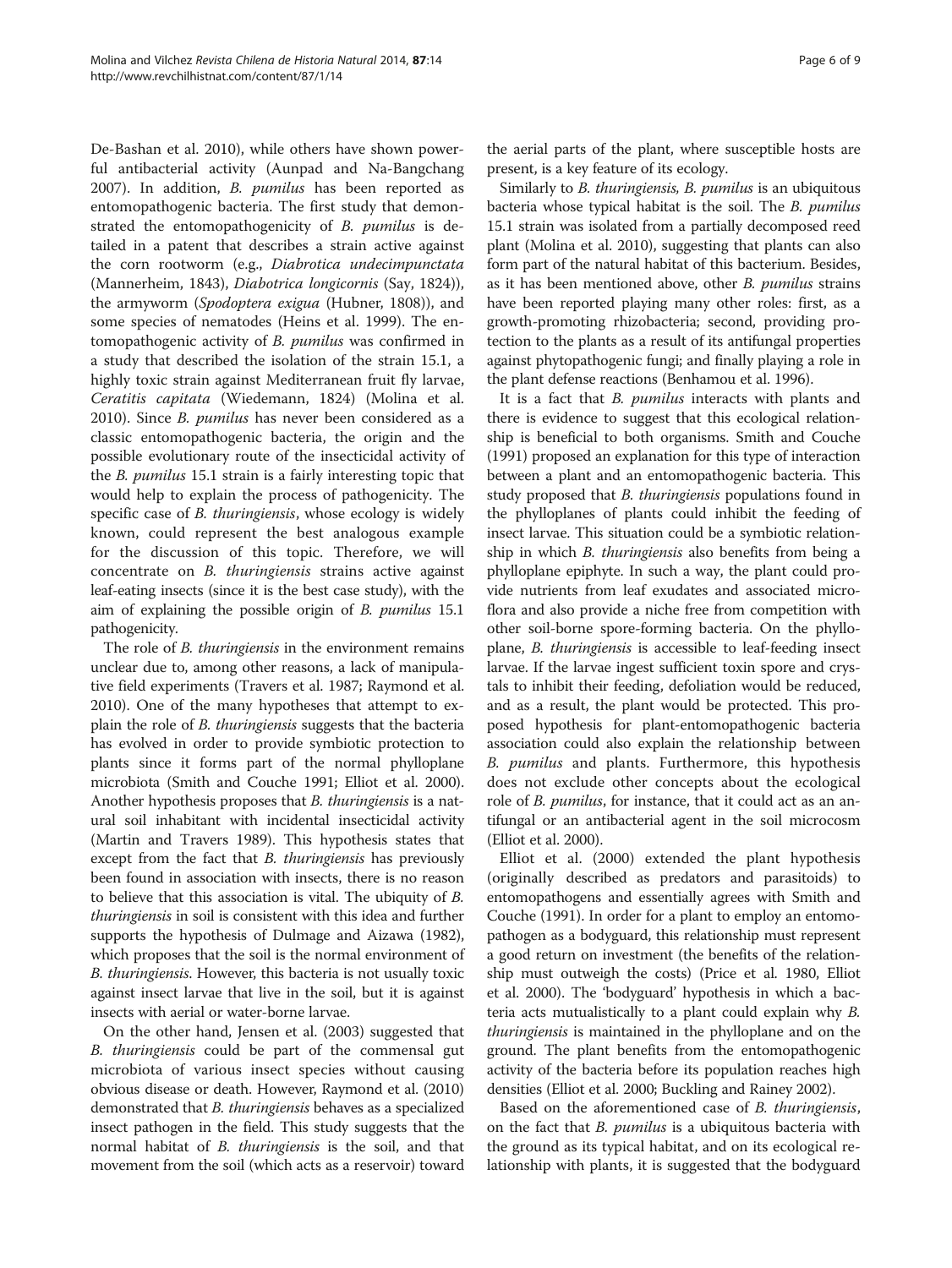<span id="page-6-0"></span>hypothesis could also explain the entomopathogenicity of B. pumilus 15.1. C. capitata larvae are not leaf-feeding, but they are considered as phytophages. For this reason, and because of the relationship that *B. pumilus* maintains with plants, the application of the bodyguard theory could be feasible. This hypothesis may represent the best explanation for B. pumilus insecticidal activity. On the other hand, in spite of the fact that *B. pumilus* is a different strain, it has been reported as a pathogen for S. exigua (Heins et al. [1999](#page-7-0)), a species with defoliating larvae.

In addition, the presence of crystals has been described in sporulating cultures of B. pumilus 15.1 that are similar to the Cry proteins of B. thuringiensis (Molina et al. [2009](#page-7-0)). The role of these structures has not yet been elucidated. However, it could be suggested that they are involved in the entomopathogenicity of B. pumilus 15.1 due to their structural similarity with the insecticidal toxins of B. thuringiensis (Molina et al. [2009](#page-7-0)). The molecules synthesized and excreted by B. pumilus 15.1 would be considered as the bacteria public goods; therefore, it is possible that they would have the same social behavior as that which has been widely reported. If so, the presence of social cheater cells could also explain why B. pumilus 15.1 does not cause epidemics in nature, from where it was isolated.

# Conclusions

The production of public goods such as protein crystals that are toxic to insects by entomopathogenic bacteria could constitute an excellent model for the study of the relationship between the sociability of microorganisms and the evolution of their pathogenicity. In addition, the model would be robust due to the ability of sporulating microorganisms to resist adverse conditions and to continue producing public goods for the next generation. Similarly, it would be expected that due to the selective pressure applied by insects on bacteria with insecticidal activity, their virulence would increase through the production of a greater quantity of protein crystals after each pass through the insect. For all the forgoing reasons, understanding the evolution of pathogenicity and its relationship to sociability should focus on the study of bacteria that are pathogenic for insects.

#### Competing interests

The authors declare that they have no competing interests.

#### Authors' contributions

CAM reviewed the literature and wrote the manuscript. SV helped to draft the manuscript and provided comments on it. Both authors read and approved the final manuscript.

#### Authors' information

CAM is affiliated to Centro Internacional de Zoonosis; Facultad de Medicina Veterinaria y Zootecnia, Universidad Central del Ecuador (UC), PO Box.17-03-100, Quito, Ecuador and Facultad de Ciencias Ambientales, Universidad Internacional SEK, Calle Alberto Einstein y 5ta. Transversal, Campus Miguel

de Cervantes – Carcelén, Quito, Ecuador. SV is affiliated to Departamento de Bioquímica y Biología Molecular I, Facultad de Ciencias, Universidad de Granada, Campus Universitario Fuentenueva, 18071 Granada, España.

#### Acknowledgements

The authors thank the three anonymous reviewers for their valuable comments and suggestions to improve the quality of the manuscript.

#### Author details

1 Facultad de Ciencias Ambientales, Universidad Internacional SEK, Calle Alberto Einstein y 5ta. Transversal, Campus Miguel de Cervantes, Carcelén, Quito 170120, Ecuador. <sup>2</sup>Departamento de Bioquímica y Biología Molecular I, Facultad de Ciencias, Universidad de Granada, Campus Universitario Fuentenueva, Granada 18071, Spain. <sup>3</sup>Centro Internacional de Zoonosis Facultad de Medicina Veterinaria y Zootecnia, Universidad Central del Ecuador (UC), PO Box.17-03-100, Quito, Ecuador.

#### Received: 13 January 2014 Accepted: 23 June 2014 Published online: 16 August 2014

#### References

- Aunpad R, Na-bangchang K (2007) Pumilicin 4, a novel bacteriocin with anti-MRSA and anti-VRE activity produced by newly isolated bacteria Bacillus pumilus strain WAPB4. Curr Microbiol 55:308–313. doi:10.1007/s00284- 006-0632-2
- Axelrod R, Hammond RA, Grafen A (2004) Altruism via kin-selection strategies that rely on arbitrary tags with which they coevolve. Evolution 58:1833–1838. doi:10.1111/j.0014-3820.2004.tb00465.x
- Benhamou N, Kloepper JW, Quadt-Hallman A, Tuzun S (1996) Induction of defense-related ultrastructural modifications in pea root tissues inoculated with endophytic bacteria. Plant Physiol 112:919–929
- Bottone EJ, Peluso R (2000) Bacillus pumilus strain. US Patent 6,090,613, 18 Jul 2000
- Boyle KE, Heilmann S, Van Ditmarsch D, Xavier JB (2013) Exploiting social evolution in biofilms. Current Opin Microbiol 16:207–212. doi:10.1016/j. mib.2013.01.003
- Bravo A, Hendrickx K, Jansens S, Peferoen M (1992) Immunocytochemical analysis of specific binding of Bacillus thuringiensis insecticidal crystal proteins to lepidopteran and coleopteran midgut membranes. J Invertebr Pathol 60:247–253. doi:10.1016/0022-2011(92)90005-O
- Brockhurst MA (2007) Population bottlenecks promote cooperation in bacterial biofilms. PLoS One 2:e634. doi:10.1371/journal.pone.0000634
- Brown SP (1999) Cooperation and conflict in host-manipulating parasites. Proc R Soc Lond B 266:1899–1904. doi:10.1098/rspb.1999.0864
- Buckling A, Rainey PB (2002) Antagonistic coevolution between a bacterium and a bacteriophage. Proc R Soc Lond B 269:931–936. doi:10.1098/rspb.2001.1945
- Burgess JG, Boyd KG, Armstrong E, Jiang Z, Yan L, Berggren M, May U, Pisacane T, Grammo A, Adams DR (2003) The development of a marine natural productbased antifouling paint. Biofouling 19(Suppl):197–205. doi:10.1080/ 0892701031000061778
- Buttery NJ, Rozen D, Wolf J, Thompson CRL (2009) Quantification of social behavior in D. discoideum reveals complex fixed and facultative strategies. Curr Biol 19:1373–1377. doi:10.1016/j.cub.2009.06.058
- Chandler M, Mahillon J (2002) Insertion sequences revisited. In: Craig N, Craigie R, Gellernt M, Lambowitz M (eds) Mobile DNA, vol II. ASM Press, Washington DC
- Chuang JS, Rivoire O, Leibler S (2009) Simpson's paradox in a synthetic microbial system. Science 323:272–275. doi:10.1126/science.1166739
- Crickmore N, Baum J, Bravo A, Lereclus D, Narva K, Sampson K, Schnepf E, Sun M, Zeigler DR (2013) Bacillus thuringiensis toxin nomenclature. [http://www.](http://www.btnomenclature.info/) [btnomenclature.info/.](http://www.btnomenclature.info/) Accesed 16 March 2013
- Curtis PD, Taylor RG, Welch RD, Shimkets LJ (2007) Spatial organization of Myxococus xanthus during fruiting body formation. J Bacteriol 189:9126–9130. doi:10.1128/JB.01008-07
- Daniels R, Vanderleyden J, Michiels J (2003) Quorum sensing and swarming migration in bacteria. FEMS Microbiol Rev 28:261–289. doi:10.1016/j. femsre.2003.09.004
- De-Bashan LE, Hernandez JP, Bashan Y, Maier RM (2010) Bacillus pumilus ES4: candidate plant growth-promoting bacterium to enhance establishment of plants in mine tailings. Environ Exp Bot 69:343–352. doi:10.1016/j. envexpbot.2010.04.014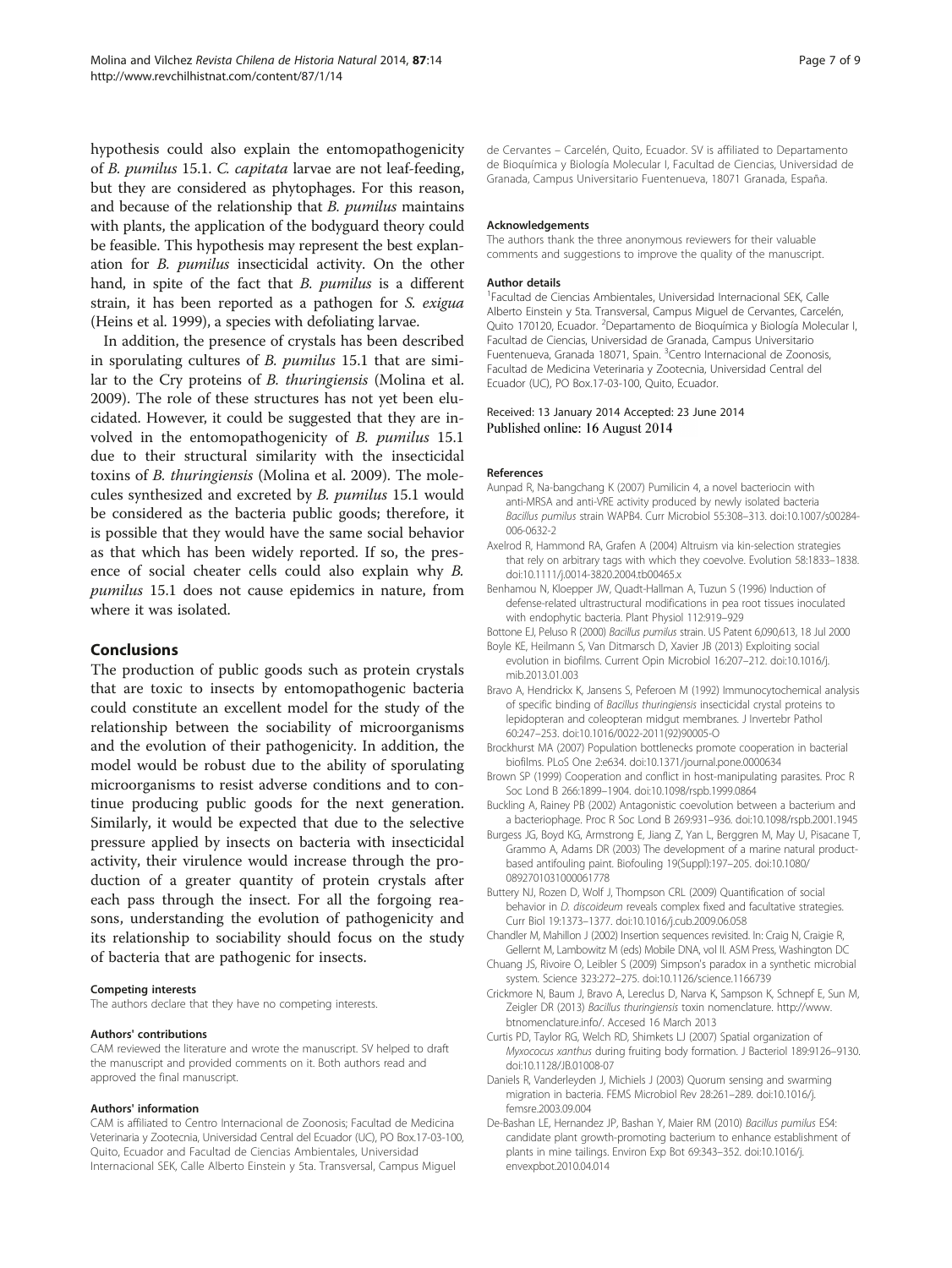- <span id="page-7-0"></span>Diggle SP, Gardner A, West SA, Griffin AS (2007a) Evolutionary theory of bacterial quorum sensing: when is a signal not a signal? Philos Trans R Soc B 362:1241–1249. doi:10.1098/rstb.2007.2049
- Diggle SP, Griffin AS, Campbell GS, West SA (2007b) Cooperation and conflict in quorum-sensing bacterial populations. Nature 450:411–414. doi:10.1038/ nature06279
- Drechsel H, Jung G (1998) Peptide siderophores. J Pept Sci 4:147–181

Drescher K, Nadell CD, Stone HA, Wingreen NS, Bassler BL (2013) Solutions to the public goods dilemma in bacterial biofilms. Curr Biol S0960–S9822. doi:10.1016/j.cub.2013.10.030

- Dugatkin LA, Perlin M, Lucas JS, Atlas R (2005) Group-beneficial traits, frequency dependent selection and genotypic diversity: an antibiotic resistance paradigm. Proc R Soc Lond B 272:79–83. doi:10.1098/rspb.2004.2916
- Dulmage H, Aizawa K (1982) Distribution of Bacillus thuringiensis in nature. In: Kurstak E (ed) Microbial and Viral Pesticides. Marcel Dekker, Inc., New York
- Durrett R, Levin S (1994) The importance of being discrete (and spatial). Theor Popul Biol 46:363–394. doi:10.1006/tpbi.1994.1032
- Elliot SL, Sabelis MW, Janssen A, Van Der Geest LPS, Beerling AEM, Fransen J (2000) Can plants use entomopathogens as bodyguards? Ecol Lett 3:228–235. doi:10.1046/j.1461-0248.2000.00137.x
- Fiegna F, Velicer GJ (2006) Exploitative and hierarchical antagonism in a cooperative bacteria. PLoS Biol 3:e370. doi:10.1371/journal.pbio.0030370
- Fiegna F, Yu Y, Kadam S, Velicer GJ (2006) Evolution of an obligate social cheater to a superior cooperator. Nature 441:310–314. doi:10.1038/nature04677
- Foster KR (2010) Social behaviour in microorganisms. In: Szekely T, Moore AJ, Komdeur J (eds) Social behaviour: genes, ecology and evolution. Cambridge University Press, Cambridge
- Foster KR, Fortunato A, Strassmann JE, Queller DC (2002) The costs and benefits of being a chimera. Proc R Soc Lond B 269:2357–2362. doi:10.1098/ rspb.2002.2163
- Foster KR, Shaulsky G, Strassmann JE, Queller DC, Thompson CRL (2004) Pleiotropy as a mechanism to stabilize cooperation. Nature 431:693–696. doi:10.1038/nature02894
- Frost LS, Leplae R, Summers AO, Toussaint A (2005) Mobile genetic elements: the agents of open source evolution. Nat Rev Microbiol 3:722–732. doi:10.1038/nrmicro1235
- Gage DJ (2002) Analysis of infection thread development using Gfp- and DsRedexpressing Sinorhizobium meliloti. J Bacteriol 184:7042–7046. doi:10.1128/JB.184.24.7042-7046.2002
- Gogarten JP, Townsend JP (2005) Horizontal gene transfer, genome innovation and evolution. Nat Rev Microbiol 3:679–687. doi:10.1038/nrmicro1204
- Gore J, Youk H, Van Oudenaarden A (2009) Snowdrift game dynamics and facultative cheating in yeast. Nature 459:253–256. doi:10.1038/nature07921
- Greig D, Travisano M (2004) The Prisoner's Dilemma and polymorphism in yeast SUC genes. Proc R Soc Lond B 271:S25–S26. doi:10.1098/rsbl.2003.0083
- Griffin AS, West SA (2002) Kin selection: fact and fiction. Trends Ecol Evol 17:15–21. doi:10.1016/S0169-5347(01)02355-2
- Griffin AS, West SA, Buckling A (2004) Cooperation and competition in pathogenic bacteria. Nature 430:1024–1027. doi:10.1038/nature02744

Hacker J, Carniel E (2001) Ecological fitness, genomic islands and bacterial pathogenicity. A Darwinian view of the evolution of microbes. EMBO Rep 2:376–381. doi:10.1093/embo-reports/kve097

Hallatschek O, Hersen P, Ramanathan S, Nelson DR (2007) Genetic drift at expanding frontiers promotes gene segregation. Proc Natl Acad Sci USA 104:19926–19930. doi:10.1073/pnas.0710150104

Hall-Stoodley L, Costerton JW, Stoodley P (2004) Bacterial biofilms: from the natural environment to infectious diseases. Nat Rev Microbiol 2:95–108. doi:10.1038/nrmicro821

- Hanage WP, Fraser C, Spratt BG (2005) Fuzzy species among recombinogenic bacteria. BMC Biol 3:6. doi:10.1186/1741-7007-3-6
- Hanage WP, Fraser C, Spratt BG (2006) Sequences, sequence clusters and bacterial speciation. Philos Trans R Soc B 361:1917–1927. doi:10.1098/ rstb.2006.1917
- Harrison F, Buckling A (2005) Hypermutability impedes cooperation in pathogenic bacteria. Curr Biol 15:1968–1971. doi:10.1016/j.cub.2005.09.048
- Harrison F, Paul J, Massey RC, Buckling A (2008) Interspecific competition and siderophore-mediated cooperation in Pseudomonas aeruginosa.
- ISME J 2:49–55. doi:10.1038/ismej.2007.96 Heins SD, Manker DC, Jimenez DR, Marrone PG (1999) Bacillus pumilus strain for
- controlling corn rootworm, nematode and armyworm infestations. US Patent 6,001,637, 14 Dec 1999
- Helgason E, Caugant DA, Olsen I, Kolsto AB (2000) Genetic structure of population of Bacillus cereus and B. thuringiensis isolates associated with periodontitis and other human infections. J Clin Microbiol 38:1615–1622
- Hol FJH, Galajda P, Nagy K, Woolthuis RG, Dekker C, Keymer JE (2013) Spatial structure facilitates cooperation in a social dilemma: empirical evidence from a bacterial community. PLoS One 8:e77042. doi:10.1371/journal.pone.0077042
- Holden MT, Feil EJ, Lindsay JA, Peacock SJ, Day NP, Enright MC, Foster TJ, Moore CE, Hurst L, Atkin R, Barron A, Bason N, Bentley SD, Chillingworth C, Chillingworth T, Churcher, Clark L, Corton C, Cronin A, Doggett J, Dowd L, Feltwell T, Hance Z, Harris B, Hauser H, Holroyd S, Jagels K, James KD, Lennard N, Line A et al (2004) Complete genomes of two clinical Staphylococcus aureus strains: evidence for the rapid evolution of virulence and drug resistance. Proc Natl Acad Sci USA 101:9786–9791. doi:10.1073/ pnas.0402521101
- Jensen GB, Hansen BM, Eilenberg J, Mahillon J (2003) The hidden lifestyles of Bacillus cereus and relatives. Environ Microbiol 5:631–640. doi:10.1046/j.1462- 2920.2003.00461.x
- Kadam SV, Velicer GJ (2006) Variable patterns of density-dependent survival in social bacteria. Behav Ecol 17:833–838. doi:10.1093/beheco/arl018
- Kessin RH (2000) Evolutionary biology: cooperation can be dangerous. Nature 408:917–919. doi:10.1038/35050184
- Kolenbrander PE (2000) Oral microbial communities: biofilms, interactions, and genetic systems. Annu Rev Microbiol 54:413–437. doi:10.1146/annurev. micro.54.1.413
- Kummerli R, Gardner A, West SA, Griffin AS (2009) Limited dispersal, budding dispersal, and cooperation: an experimental study. Evolution 63:939–949. doi:10.1111/j.1558-5646.2008.00548.x
- Lehman LJ, Mccoy RJ, Messenger BJ, Manker DC, Orjala JE, Lindhard D, Marrone PG (2001) Strain of Bacillus pumilus for controlling plant diseases caused by fungi. US Patent 6,245,551 B1, 12 Jun 2001
- Li J, Derbyshire DJ, Promdonkoy B, Ellar DJ (2001) Structural implications for the transformation of the Bacillus thuringiensis delta-endotoxins from water soluble to membrane inserted form. Biochem Soc T 29:A54. doi:10.1042/BST0290571
- Lightwood DJ, Ellar DJ, Jarrett P (2000) Role of proteolysis in determining potency of Bacillus thuringiensis Cry1Ac delta -endotoxin. Appl Environ Microbiol 66:5174–5181. doi:10.1128/AEM.66.12.5174-5181.2000
- Little AEF, Robinson CJ, Peterson SB, Raffa KF, Handelsman J (2008) Rules of engagement: interspecies interactions that regulate microbial communities. Annu Rev Microbiol 62:375–401. doi:10.1146/annurev.micro.030608.101423
- Macfarlane S, Dillon JF (2007) Microbial biofilms in the human gastrointestinal tract. J Appl Microbiol 102:1187–1196. doi:10.1111/j.1365-2672.2007.03287.x
- Martin P, Travers R (1989) Worldwide abundance and distribution of Bacillus thuringiensis isolates. Appl Environ Microbiol 55:2437–2442
- Mitri S, Xavier J, Foster KR (2011) Social evolution in multispecies biofilms. Proc Natl Acad Sci USA 108:10839–10846. doi:10.1073/pnas.1100292108
- Mitteldorf J, Wilson DS (2000) Population viscosity and the evolution of altruism. J Theor Biol 204:481–496. doi:10.1006/jtbi.2000.2007
- Molina CA, Cana-Roca JF, Dominguez T, Osuna A, Vilchez S (2009) High activity of a Bacillus pumilus strain against Ceratitis capitata. In: Ehlers RU, Crickmore N, Enkerli J, Glazer I, Lopez-Ferber M, Tkaczuk C (eds) Insect pathogens and insect parasitic nematodes. 12<sup>th</sup> Meeting IOBC/WPRS and COST Action 862 "Bacterial Toxins for Insect Control": Future research and development in the use of microbial agents and nematodes for biological insect control, vol 45. IOBC WPRS Bulletin, Pamplona, pp 191–194
- Molina CA, Cana-Roca JF, Osuna A, Vilchez S (2010) Selection of a Bacillus pumilus strain highly active against Ceratitis capitata (Wiedemann) larvae. Appl Environ Microbiol 76:1320–1327. doi:10.1128/AEM.01624-09
- Murphy RA, Boyd EF (2008) Three pathogenicity islands of Vibrio cholerae can excise from the chromosome and form circular intermediates. J Bacteriol 190:636–647. doi:10.1128/JB.00562-07
- Nadell CD, Xavier JB, Foster KR (2009) The sociobiology of biofilms. FEMS Microbiol Rev 33:206–224. doi:10.1111/j.1574-6976.2008.00150.x
- Nadell CD, Foster KR, Xavier JB (2010) Emergence of spatial structure in cell groups and the evolution of cooperation. PLoS Comput Biol 6:e1000716. doi:10.1371/journal.pcbi.1000716
- Neilands JB (1995) Siderophores: structure and function of microbial iron transport compounds. J Biol Chem 270:26723–26726. doi:10.1074/ jbc.270.45.26723
- Nogueira T, Rankin DJ, Touchon M, Taddei F, Brown SP, Rocha EPC (2009) Horizontal gene transfer of the secretome drives the evolution of bacterial cooperation and virulence. Curr Biol 19:1683–1691. doi:10.1016/j.cub.2009.08.056